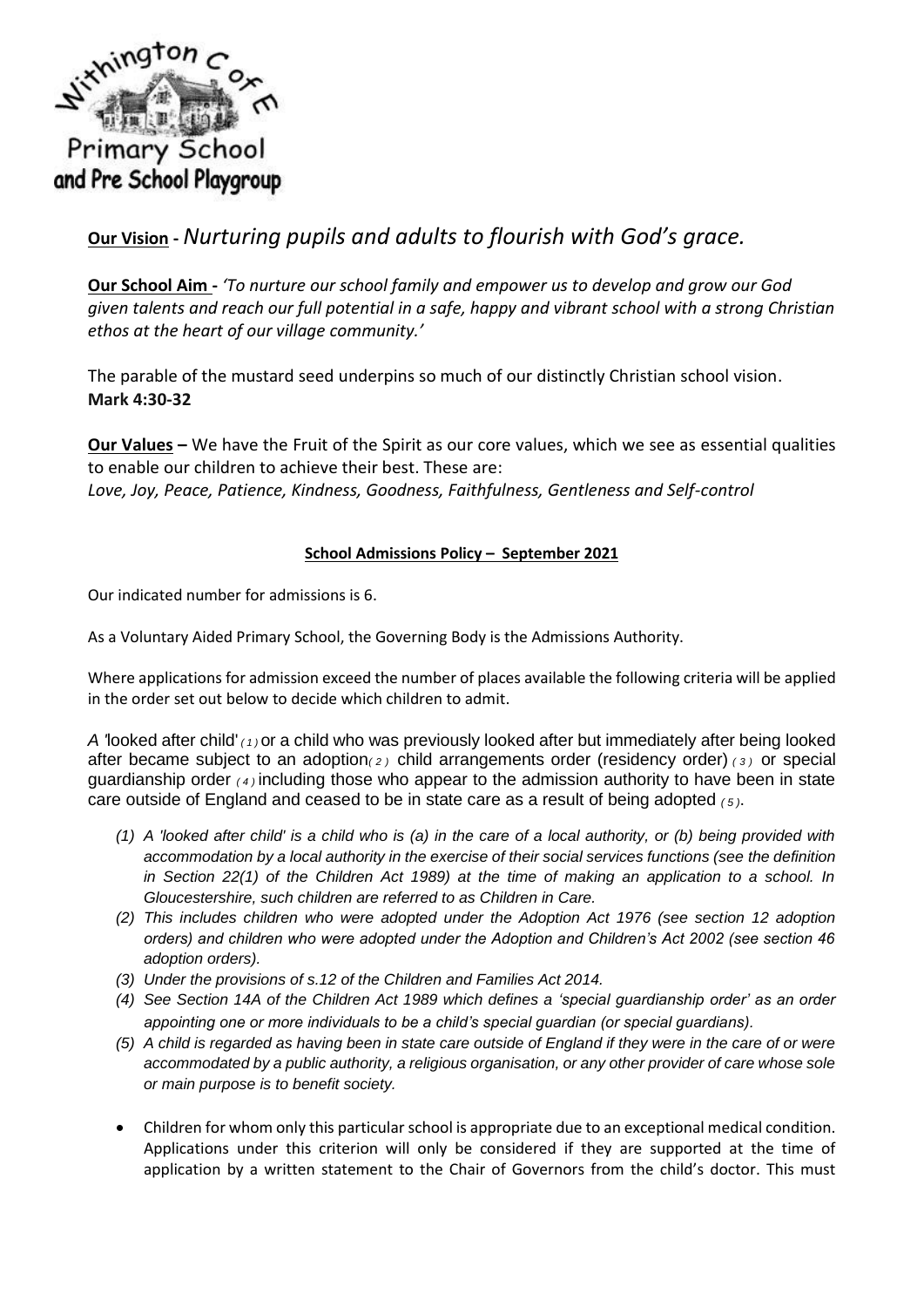demonstrate that there is a very specific connection between the medical need and the facilities or resources of the school.

 Children who have a sibling attending the school and who will continue to do so when the younger child is admitted. (A sibling is a brother or sister, half-brother or half-sister, adopted brother or adopted sister, step-brother or step-sister, or the child of the parent's/carer's partner. The child should be living in the same family unit at the same address.)

In the event of oversubscription in any of the above criterion, places will be allocated to children with the strongest geographical claim, measured in a straight line from the o/s point of the children's home address to the o/s point in the school. The measurement will be taken using the Local Authority's computerised measuring system, with those living closest to the school receiving highest priority.

Having applied the above, in the extremely unlikely event there is still a tie, priority will be given to the child who has the shortest journey to travel by footpath or road.

In the event that the school is oversubscribed, a waiting list will be held until the end of the first school term. The waiting list will be prioritised according to the school's oversubscription criteria.

**NB:** Children are entitled to a full-time place from the September following their fourth birthday, however, children may attend part-time until later in the school year but not beyond the point at which they reach compulsory school age.

Parents/careers have the opportunity to request to have their summer born child admitted out of their normal age group.

## **Appeals**

Parents have a legal right to appeal to an independent Appeal Committee against any decision made concerning their child's admission to school. Any such appeals must be made in writing within fourteen days from the date of notification that their application was unsuccessful. Parents will receive written notification of the result of all appeals within fourteen days of the hearing.

Parents wanting to submit an appeal should first contact the Clerk to Governors via the school for further information.

#### **Admission of Summer Born Children for Reception Entry for Withington CofE Primary and Pre School**

The Governing Body of Withington CofE Primary and Pre School acknowledges the updated advice from the Department of Education that, parents/carers of "summer born" children (born between 1 April and 31 August) may request to start the Reception Class of a school a whole academic year later. The Governing Body will make a decision on behalf of Withington CofE Primary and Pre School. We follow the Local Authority process which states that parents can only apply for a Reception place at a school once and must apply for a place during the standard application process timeline for their chronological year group, stating their reasons for requesting deferred entry to the following year. The Governing Body will decide whether the deferred entry can be approved for the school.

#### **Normal Admission Round**

The term 'normal admissions round' refers to all applications for admission to the main year of entry of the school i.e. Reception for Infant and Primary Schools. Applications made during the normal admissions round will be made in advance of the academic year in which the child is due to start at the new school. Children are entitled to a full-time place, however, may attend part-time until later in the school year but not beyond the point at which they reach compulsory school age.